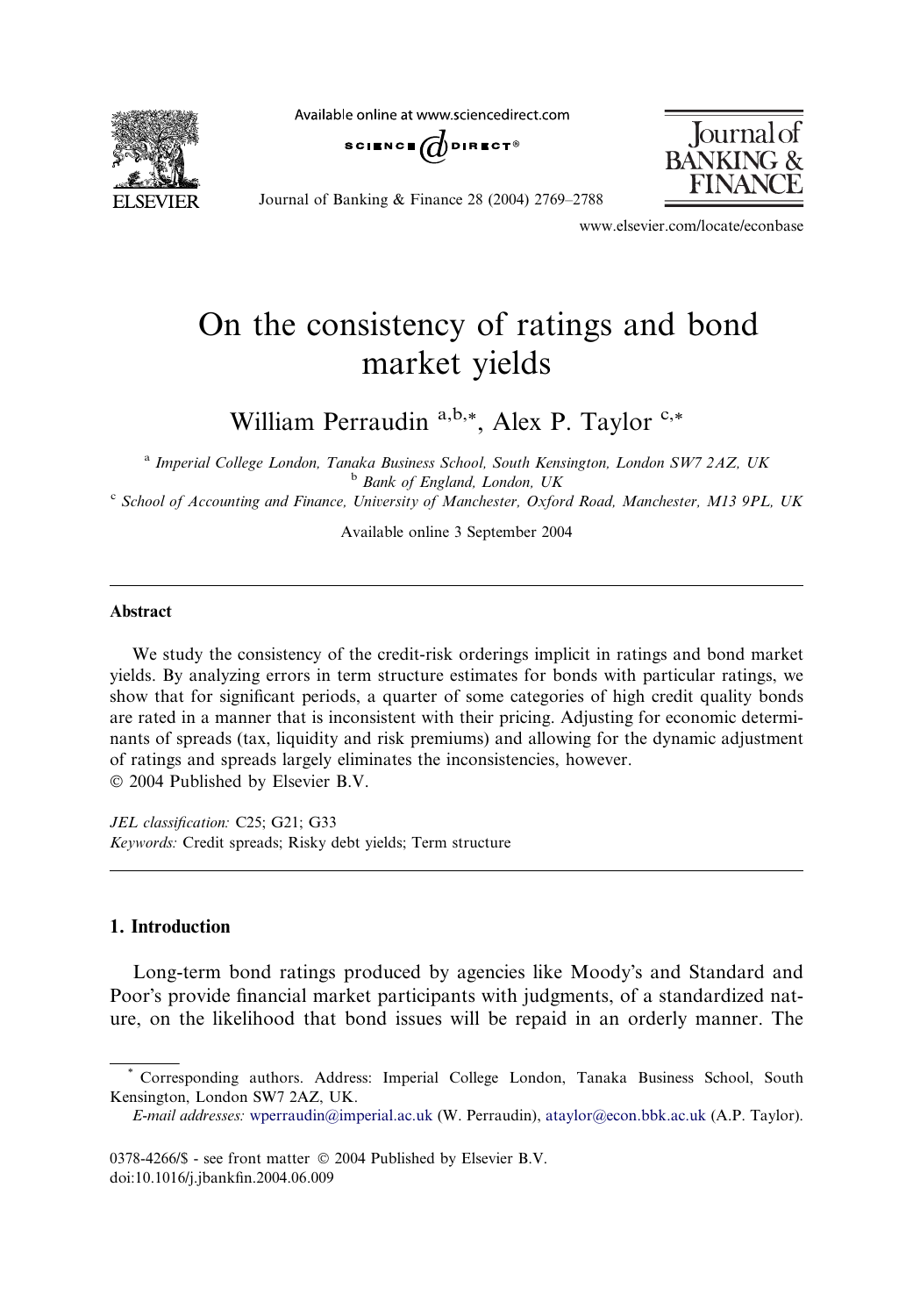importance of ratings as a source of information to investors has increased in recent years as bond markets have grown more international and come to include a wider range of obligors.  $\frac{1}{1}$  Ratings have also acquired new roles, as supervisory authorities have made regulatory requirements for financial institutions contingent on ratings.  $<sup>2</sup>$ </sup> Recently, it has been suggested (see [Basel Committee on Banking Supervision, 1999\)](#page--1-0) that regulatory capital for G10 banks be based in part on the agency ratings of the bank's borrowers.

In view of the increasing reliance on bond ratings in credit risk markets, it is important to ask how reliable are ratings as indicators of credit standing, both in general and for particular types of obligor. In particular, are ratings consistent, cross-sectionally and over time, with other measures of credit risk? Two recent papers have critically examined ratings as measures of default risk in this way.

First, [Blume et al. \(1998\)](#page--1-0) show that firms with given accounting ratios received a significantly lower rating in the early 1990s than firms with similar accounting ratios would have received in the late 1970s and early 1980s.<sup>3</sup> The implication is that rating agencies have changed the way in which they evaluate credit standing.

Second, [Delianedis and Geske \(1998\)](#page--1-0), use equity and liability data for US firms, to construct alternative credit risk indicators and compare their forecasting performance to that of ratings. They conclude that the default probabilities generated by their models increase well in advance of ratings down-grades. They cite this as evidence of ''rating stickiness'', i.e., that rating agencies do not immediately change ratings when news affecting an obligor's credit quality is revealed.

In this paper, we study a third aspect of ratings, namely their consistency or otherwise with bond market prices. [Altman \(1989\)](#page--1-0) shows that, for all years from 1973 to 1987, mean yields to maturity increase monotonically as one descends the ratings scale. However, Altman's finding only implies that *average* bond spreads and ratings are consistent. If individual spreads within a particular rating category vary substantially around their mean, it may be that the implicit credit quality ordering attributed to obligors by the rating agencies and the bond market are very different.

To investigate this empirically, we extract average yields for different rating categories using Nelson–Siegel techniques as described in [Nelson and Siegel \(1987\).](#page--1-0) The data we employ consists of ratings and price histories in the period 1988–1998 for a large number of non-callable, dollar-denominated, international bonds, primarily Eurobonds. For each trading day, we calculate yields for different maturities for the three highest credit quality rating categories, AAA, AA, and A. We then compare the bonds' actual market values with the prices they would have if a claim to the bond's cash flows were priced with our estimated yields.

<sup>&</sup>lt;sup>1</sup> In December 1970, 98.0%, 0.3%, and a negligible fraction of Moody's-rated obligors were domiciled, respectively, in the USA, Europe and Japan. By end-December 1989, issuers from the US, Japan, the UK and other European countries were 84.7%, 2.1%, 2.3% and 4.3%, respectively, while by December 1997, they were 66.0% 4.7%, 5.4% and 20.0%.<br><sup>2</sup> See [Cantor and Packer \(1994\).](#page--1-0)<br><sup>3</sup> The basic approach of [Blume et al. \(1998\)](#page--1-0) follows that of [Kaplan and Urwitz \(1979\)](#page--1-0) who show that

ratings may be reasonably well predicted using accounting information.